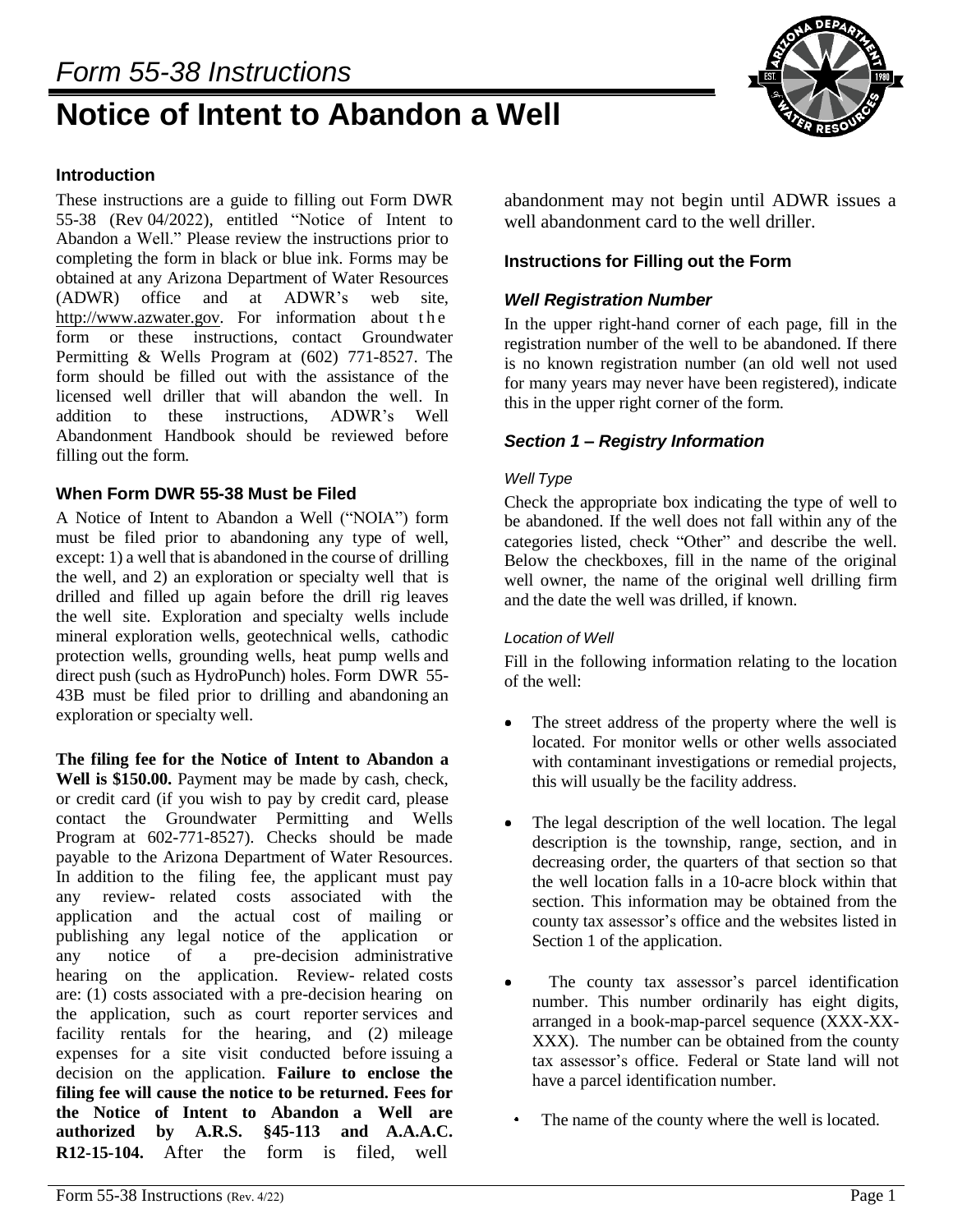The latitude and longitude (in degrees-minutesseconds format) of the well location and the method used to determine this data. Use of a Global Positioning System (GPS) receiver or a conventional survey is the preferred method, although the data may also be obtained through estimation from a USGS quadrangle map. If a GPS unit is used, the unit should be adjusted to use the NAD-83 datum. Please indicate if the geographic coordinate datum used was NAD-83, and if not, which datum was used.

# *Section 2 –Owner Information*

#### *Well Owner*

Fill in the well owner's name, mailing address, and telephone, and fax numbers. If the well owner is a corporation, governmental unit or other entity, provide the name of a contact person.

#### *Landowner*

If the land is not owned by the well owner, fill in the landowner's name, mailing address, telephone, and fax numbers and, if the landowner is a company or organization, the name of a contact person. If the landowner does not sign the signature block of the NOI form, also attach a copy of an access agreement or permission letter from the landowner indicating the landowner's approval of the proposed action.

# *Section 3 – Abandonment Authorization*

#### *Drilling Firm*

Section 3 requires information about the licensed well driller that will abandon the well, including email address. Only a well driller licensed in the State of Arizona, or a single well licensee (a person licensed to abandon one exempt well on his or her own property), may abandon a well in Arizona. Abandonment may not begin until the well driller or licensee has possession of a well abandonment card at the well site, issued by ADWR in the name of the well driller or licensee, authorizing the abandonment of that specific well in that specific location.

#### *Consultant*

If a consulting firm is used, provide the name of the firm, and the name, telephone number, fax number and e-mail address of the contact person at the firm. Consultants often have the most complete information on the well and how it is to be abandoned, particularly for monitor wells or other wells associated with groundwater contamination, and are the best source of any additional information ADWR may require.

## *Section 4 – Questions*

The following questions must be answered by checking the appropriate box and providing the necessary information:

- 1. Does any information exist indicating that water in the well to be abandoned has historically been contaminated, is currently contaminated, or may be contaminated? If yes, provide an explanation.
- 2. Is there is any other name or identification number for the well? Ranches will often name wells, mining or other commercial operations will often have their own numbers, or there may be a Public Water Supply (PWS) number or a number provided by the Arizona Department of Environmental Quality. Monitor wells usually have a facility-specific designation, such as MW-1, MW-2, etc.
- 3. Was the condition of the existing casing determined through a video log?
- 4. Why is the well being abandoned? Reasons may include insufficient water supply at the well location, development of the property or, if the well is part of a remediation project, termination of the project.

# *Section 5 – Original Well Construction Design*

Section 5 contains three tables for filling in information on the original well construction design. ADWR recognizes that this information will not always be available, particularly for older irrigation, stockwater or domestic wells. It should be available for monitor and remediation wells, or more modern wells with good records. Fill in as much information as possible.

In the **Existing Borehole** table, fill in the diameter of the existing borehole in inches, and indicate the depth interval for each change in diameter. In the **Existing Casing** table, fill in the outer diameter of the casing in inches and check the appropriate boxes indicating the type of casing material. Next, check the type of perforations and fill in the slot size in inches. Please note that not every interval will be perforated. Check the "Blank or None" box for non-perforated depth intervals. If the type of casing material or perforations is not listed, describe the type in the appropriate box. Fill in the depth interval for each change in information. Finally, check the appropriate box indicating whether the existing casing is in good, fair or poor condition.

In the **Existing Annular Material** table, check the appropriate boxes indicating the type of annular material or filter pack installed at each depth interval. Fill in the size of the filter pack used. Provide the depth interval for each change in information. If the type of annular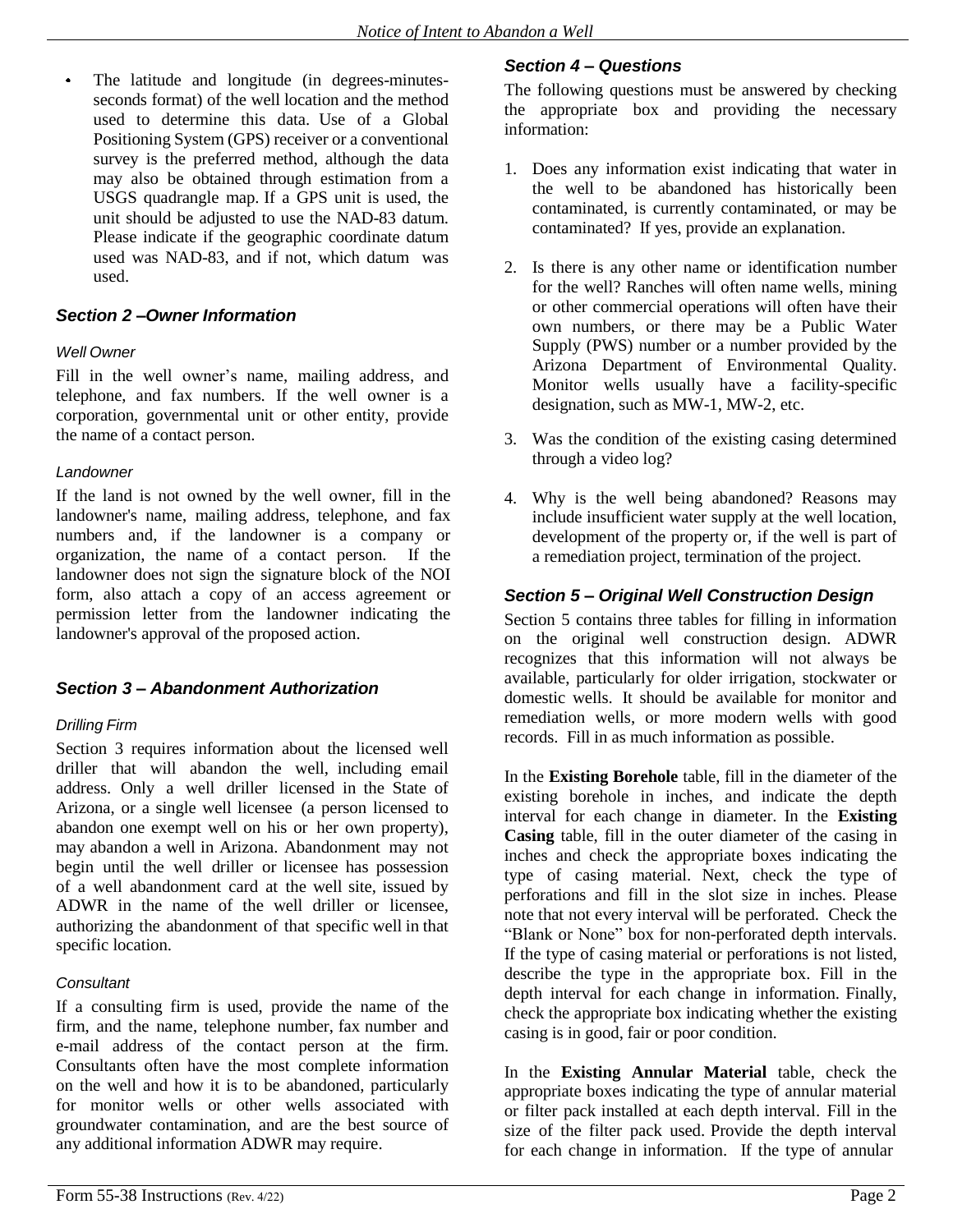material is not listed, describe the material in the appropriate box. A.C.C. (R12-15-816) requires a cement grout surface seal (plug) to be installed in the upper 20 feet of any well that is abandoned.

# *Section 6 – Proposed Well Abandonment Design*

Section 6 requires information on the proposed well abandonment design. In the box in the upper right-hand corner, fill in the date when abandonment is to begin. In the **Casing Treatment** table, check the appropriate box indicating the type of casing treatment that will be used. If the casing is to be removed, check the "casing removal" box and provide a description of the removal technique. If the type of casing treatment that will be used is not listed, explain the treatment in the appropriate box. If the casing is to be perforated during treatment, describe the size and frequency of perforations for each interval. The casing treatment must be indicated by depth interval, and the depth interval must be filled in.

In the **Sealing or Fill Material** table, check the appropriate box indicating the sealing or fill material that will be used. Note any changes by depth interval. Also, fill in the mixing ratio of the material and check the appropriate box indicating whether the ratio is by weight or volume. Finally, fill in the estimated volume of material for each depth interval.

Below the two tables, fill in information on the proposed abandonment method and the emplacement method of sealing or fill material. The Department's Well Abandonment Handbook must be consulted before filling in the proposed abandonment method. The standard method and the five alternative methods are described in the handbook. Check only one proposed abandonment method. If an alternative with a variance is selected, a letter requesting the variance must be submitted to ADWR. If "Other" is checked, provide a description of the method in "Remarks."

#### **Section 7** *– Well Construction Diagram*

A well construction diagram showing all existing well construction features listed in Section 5 and all proposed abandonment specifications listed in Section 6 must be attached. The information in the diagram must match the information in Sections 5 and 6.

# **Section 8 –** *Land Owner & Well Owner Signature*

# **Signature Block**

The NOIA form must be signed and dated by the well owner. The name and title of the person signing the form must be typed or printed in the appropriate space. Please fill in email address below signature.

In addition, if the landowner is different from the well owner, the landowner must also sign the signature block of the NOIA form or attach a copy of an access agreement or permission letter indicating their approval of the proposed action.

#### **Where to File Form**

Completed forms may be mailed to ADWR at the following address:

> **Arizona Department of Water Resources** Groundwater Permitting and Wells Section 1802 W Jackson St. Box 79 Phoenix, Arizona 85007

Completed forms may also be submitted to ADWR's main office in Phoenix at 1110 W. Washington St., Suite 310, Phoenix, AZ 85007-2952.

The completed form must be legible and of good quality when received by ADWR so that it can be scanned into ADWR's permanent records. Also, if a fee is required, ADWR will not accept the form without the proper fee.

# **Time Frame for Processing an NOIA**

ADWR has an overall time frame of 30 days to accept or reject an NOIA and approve or deny an abandonment authority. This overall time frame is divided into an administrative completeness review time frame and a substantive review time frame.

Within 15 days after receiving an NOIA, ADWR will perform an administrative completeness review to determine whether the NOIA is complete and correct. If ADWR determines the NOIA to be incomplete or incorrect, it will notify the applicant in writing and specify what information is necessary to make the NOIA complete and correct. Until the information is received, the administrative completeness review time frame is suspended. If the information is not submitted within 60 days, ADWR may deny the abandonment authority.

Within 15 days after the administrative completeness review, ADWR will perform a substantive review to determine if the NOIA meets the substantive criteria required by statute or rule. By mutual agreement, the substantive review time frame may be extended by up to seven days. During the substantive review, ADWR may make one written request for additional information. If additional information is requested, the substantive review time frame is suspended until the information is received. If the information is not submitted within 60 days, ADWR may deny the abandonment authority.